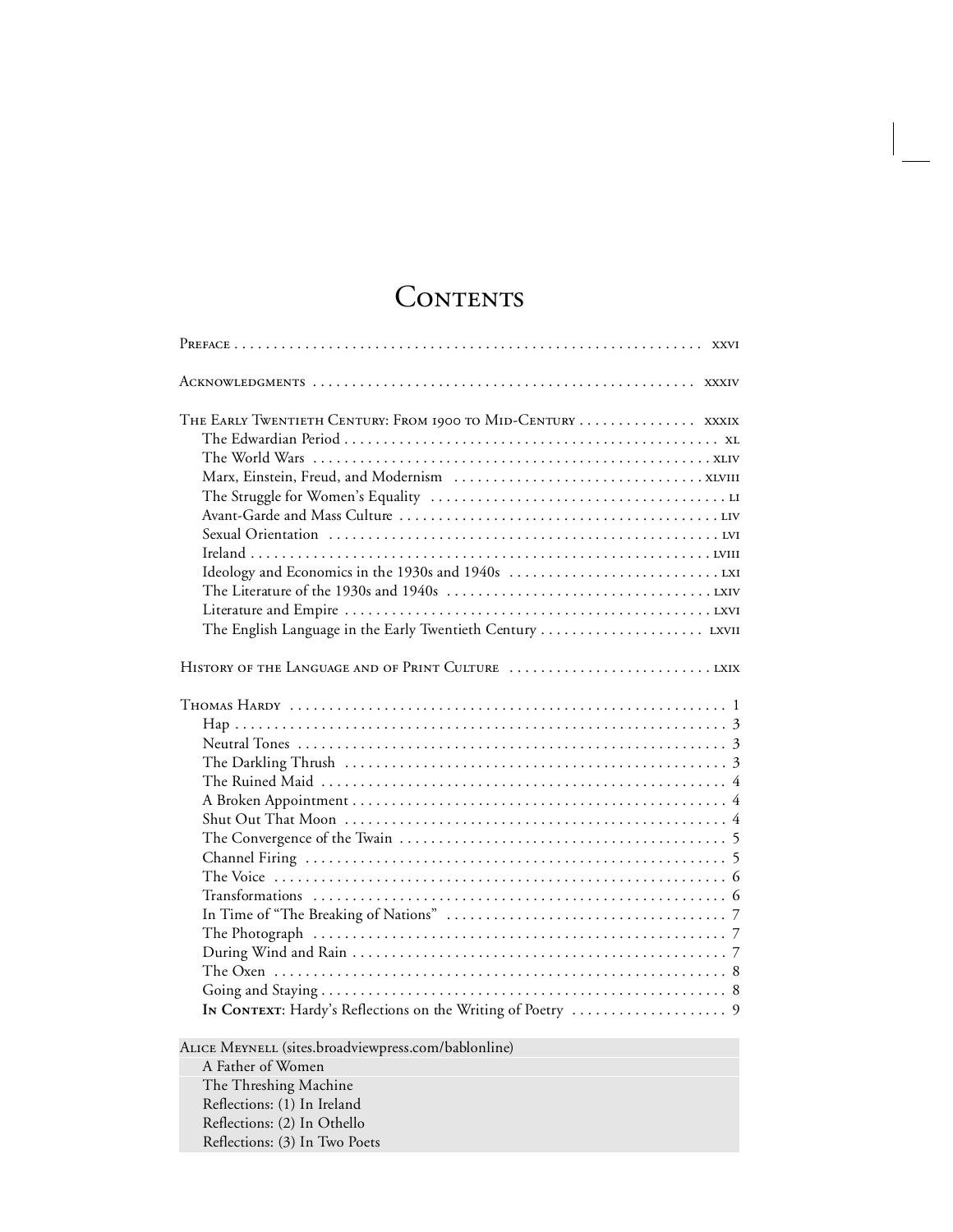| IN CONTEXT: Shaw's Prefaces (sites.broadviewpress.com/bablonline)<br>from "Preface" to Plays Unpleasant |
|---------------------------------------------------------------------------------------------------------|
| from "Preface" to Mrs Warren's Profession                                                               |
| IN CONTEXT: The Profession of Prostitution (sites.broadviewpress.com/bablonline)                        |
| from William Acton, "Prostitution Considered in its Moral, Social, and                                  |
| Sanitary Aspects," in London and Other Large Cities                                                     |
| Selected Illustrations                                                                                  |
|                                                                                                         |
|                                                                                                         |
|                                                                                                         |
|                                                                                                         |
|                                                                                                         |
|                                                                                                         |
| IN CONTEXT: "The Vilest Scramble for Loot" in Central Africa  88                                        |
|                                                                                                         |
| from Henry Morgan Stanley, "Speech Given to the Lotus Club, New York"  89                               |
|                                                                                                         |
| from Joseph Chamberlain, "Speech to the House of Commons"  91                                           |
|                                                                                                         |
| In CONTEXT: Conrad as Seen by His Contemporaries                                                        |
|                                                                                                         |
|                                                                                                         |
| (sites.broadviewpress.com/bablonline)                                                                   |
| IN CONTEXT: Miscommunication at Sea (sites.broadviewpress.com/bablonline)                               |
| from Joseph Conrad, The Mirror of the Sea: Memories and Impressions                                     |
|                                                                                                         |
|                                                                                                         |
|                                                                                                         |
|                                                                                                         |
|                                                                                                         |
|                                                                                                         |
|                                                                                                         |
|                                                                                                         |
|                                                                                                         |
|                                                                                                         |
| Rain                                                                                                    |
|                                                                                                         |
|                                                                                                         |
| 102                                                                                                     |
|                                                                                                         |
| 102                                                                                                     |
| 103                                                                                                     |
|                                                                                                         |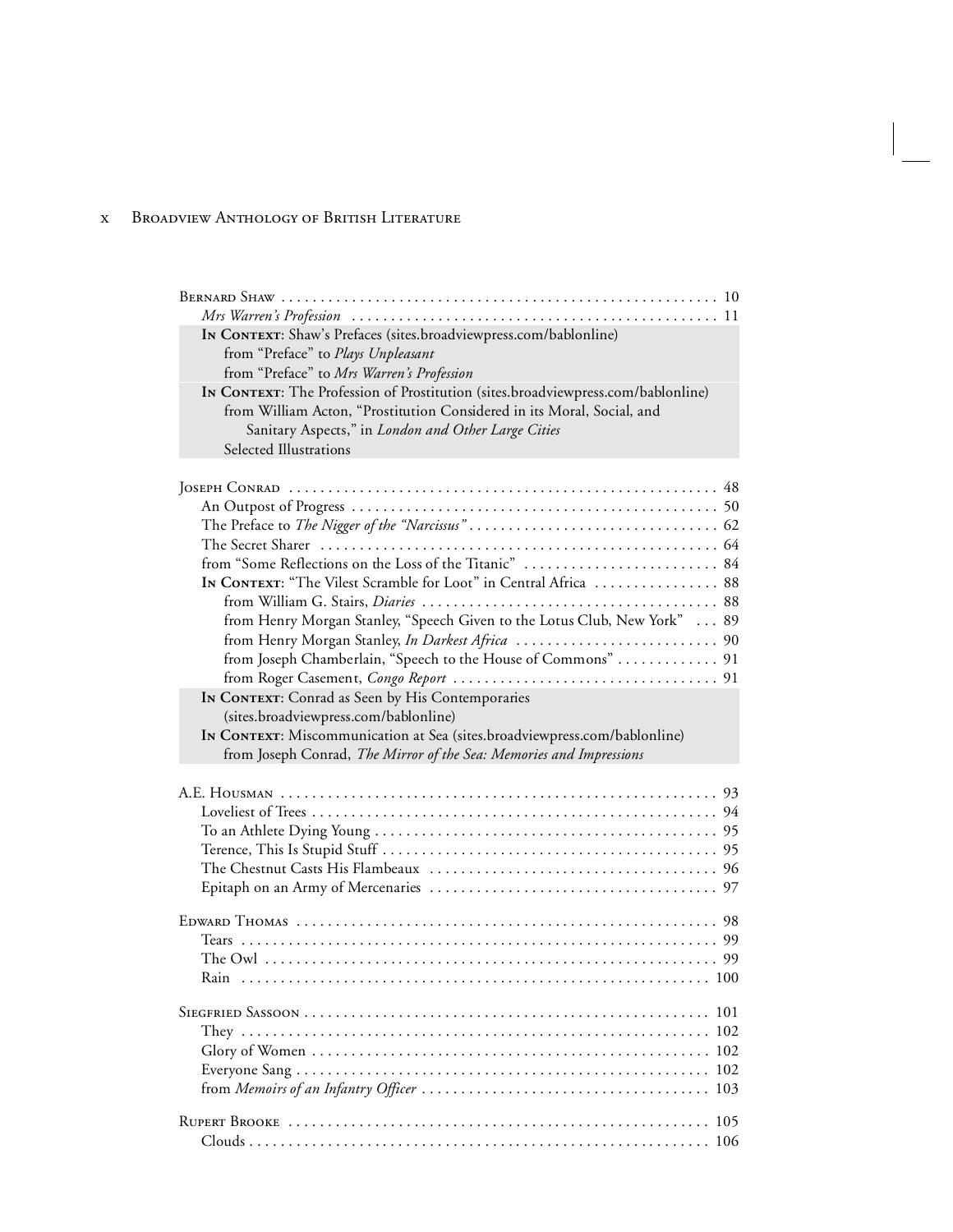| The Great Lover (sites.broadviewpress.com/bablonline)                                                                                    |  |
|------------------------------------------------------------------------------------------------------------------------------------------|--|
|                                                                                                                                          |  |
|                                                                                                                                          |  |
|                                                                                                                                          |  |
|                                                                                                                                          |  |
|                                                                                                                                          |  |
|                                                                                                                                          |  |
|                                                                                                                                          |  |
|                                                                                                                                          |  |
|                                                                                                                                          |  |
|                                                                                                                                          |  |
|                                                                                                                                          |  |
|                                                                                                                                          |  |
|                                                                                                                                          |  |
|                                                                                                                                          |  |
| To Susan Owen (10 January 1917) $\ldots \ldots \ldots \ldots \ldots \ldots \ldots \ldots \ldots \ldots \ldots 114$                       |  |
| To Susan Owen $(16$ January 1917) $\ldots \ldots \ldots \ldots \ldots \ldots \ldots \ldots \ldots \ldots \ldots 115$                     |  |
|                                                                                                                                          |  |
|                                                                                                                                          |  |
|                                                                                                                                          |  |
|                                                                                                                                          |  |
|                                                                                                                                          |  |
|                                                                                                                                          |  |
|                                                                                                                                          |  |
|                                                                                                                                          |  |
|                                                                                                                                          |  |
|                                                                                                                                          |  |
|                                                                                                                                          |  |
|                                                                                                                                          |  |
|                                                                                                                                          |  |
| from Anonymous, Introduction to Songs and Sonnets for England in War Time  125<br>"In Flanders Fields": The Poem and Some Responses  126 |  |
|                                                                                                                                          |  |
| John Mitchell, "Reply to 'In Flanders Fields"                                                                                            |  |
|                                                                                                                                          |  |
| J.A. Armstrong, "Another Reply to 'In Flanders Fields'"  128                                                                             |  |
| Anonymous, "I Learned to Wash in Shell-Holes"  129                                                                                       |  |
| J.P. Long and Maurice Scott, "Oh! It's a Lovely War"  129                                                                                |  |
|                                                                                                                                          |  |
|                                                                                                                                          |  |
|                                                                                                                                          |  |
|                                                                                                                                          |  |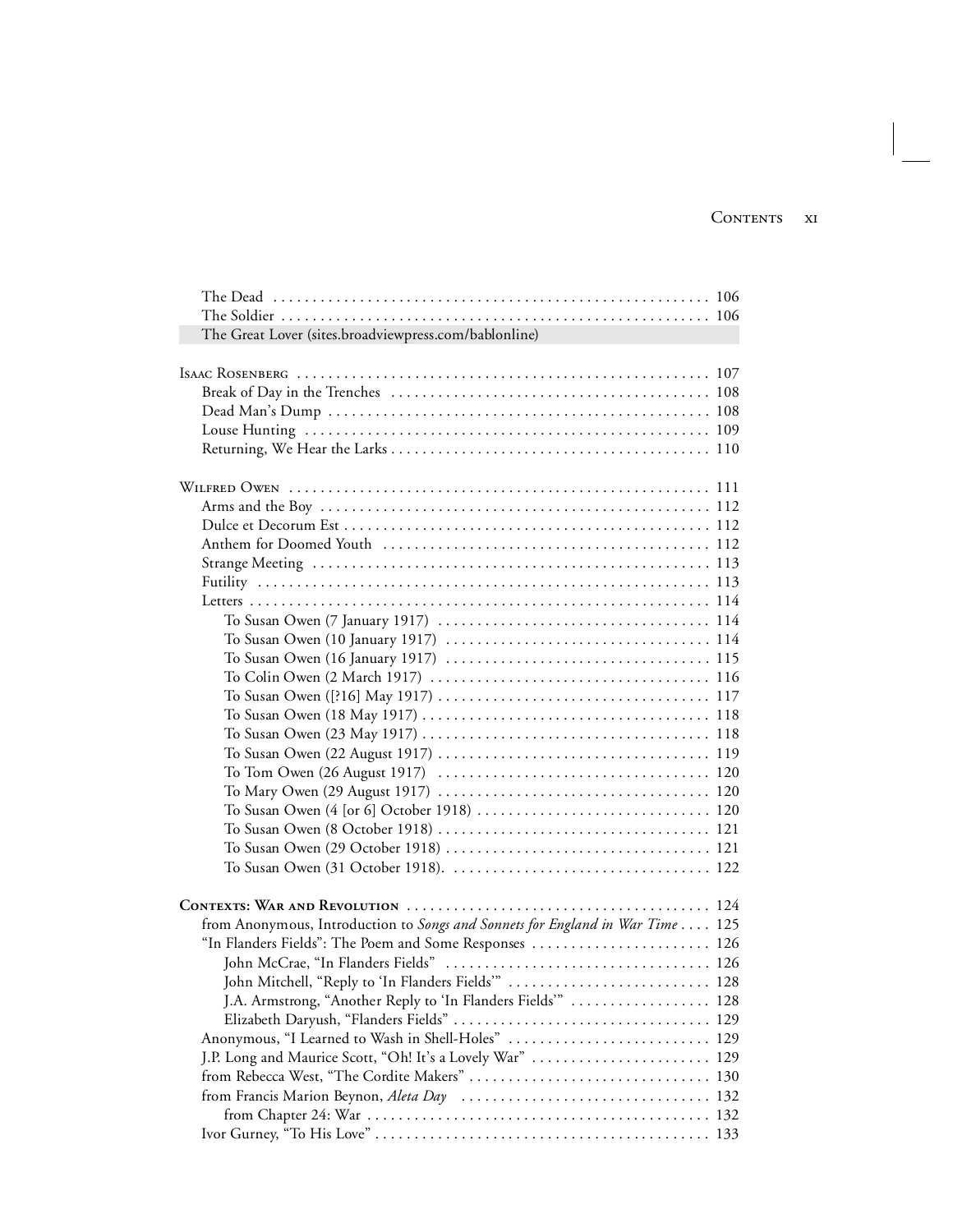| Vance Palmer, "The Farmer Remembers the Somme" 133                           |  |
|------------------------------------------------------------------------------|--|
|                                                                              |  |
|                                                                              |  |
| from May Wedderburn Cannan, Grey Ghosts and Voices  138                      |  |
| from "Proceedings" of the All-Russian Central Executive Committee of Soviets |  |
| of Workers', Soldiers', and Peasants' Deputies  141                          |  |
|                                                                              |  |
|                                                                              |  |
|                                                                              |  |
|                                                                              |  |
|                                                                              |  |
|                                                                              |  |
|                                                                              |  |
|                                                                              |  |
|                                                                              |  |
|                                                                              |  |
|                                                                              |  |
|                                                                              |  |
|                                                                              |  |
|                                                                              |  |
|                                                                              |  |
|                                                                              |  |
|                                                                              |  |
|                                                                              |  |
|                                                                              |  |
|                                                                              |  |
|                                                                              |  |
|                                                                              |  |
|                                                                              |  |
|                                                                              |  |
|                                                                              |  |
|                                                                              |  |
|                                                                              |  |
|                                                                              |  |
|                                                                              |  |
|                                                                              |  |
| In CONTEXT: The Struggle for Irish Independence  174                         |  |
| Poblacht na h-Eireann   Proclamation of the Irish Republic  174              |  |
|                                                                              |  |
|                                                                              |  |
| H.G. Wells (sites.broadviewpress.com/bablonline)                             |  |
| The New Accelerator                                                          |  |
| The Star                                                                     |  |
| IN CONTEXT: Wells's Non-Fiction                                              |  |
| from H.G. Wells, The Extinction of Man: Some Speculative Suggestions         |  |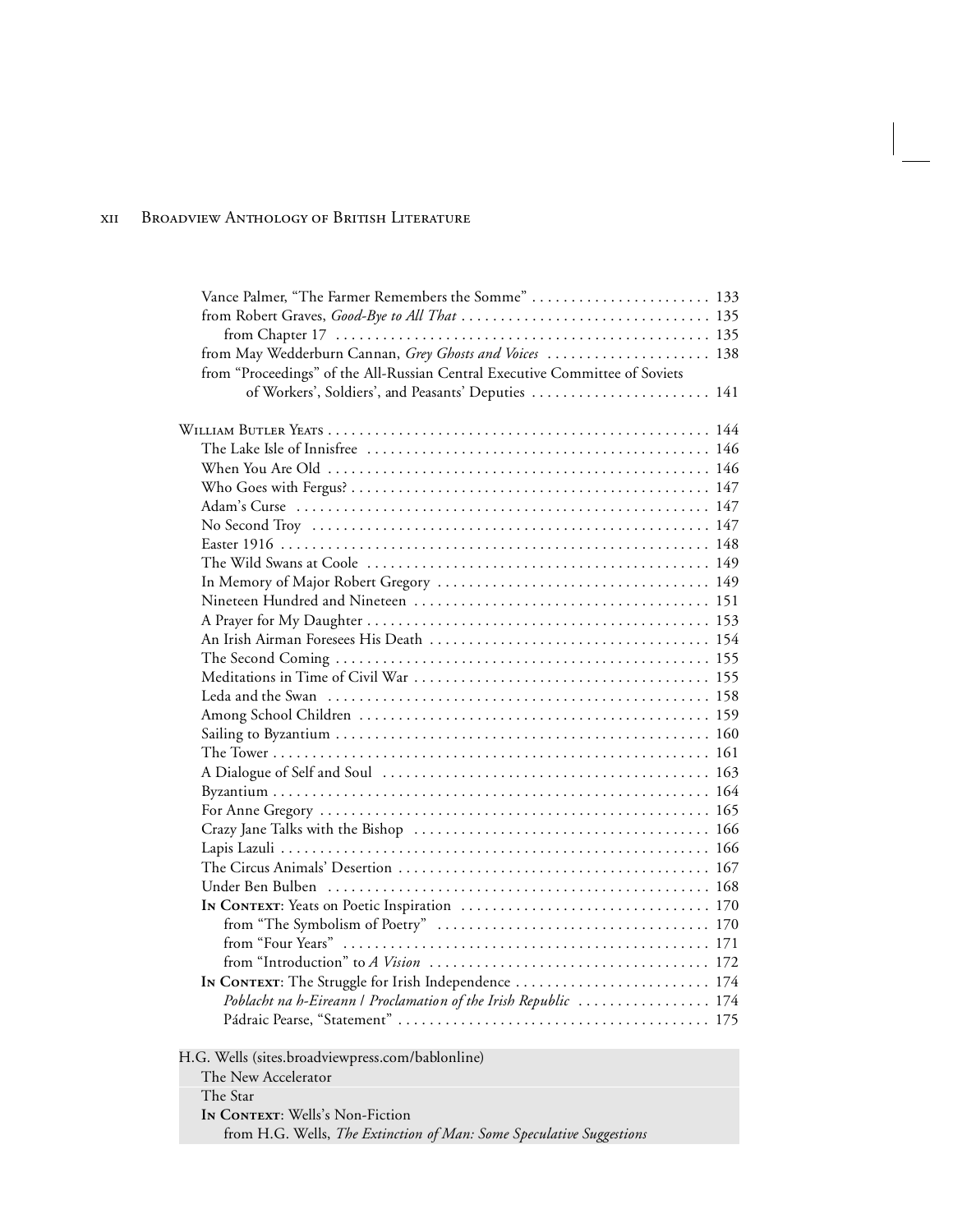| SAKI (H.H. MUNRO) (sites.broadviewpress.com/bablonline)<br>Tobermory               |      |
|------------------------------------------------------------------------------------|------|
|                                                                                    |      |
| ROBERT SERVICE (sites.broadviewpress.com/bablonline)<br>The Cremation of Sam McGee |      |
| The Machine Stops (sites.broadviewpress.com/bablonline)                            |      |
|                                                                                    |      |
|                                                                                    |      |
|                                                                                    |      |
|                                                                                    |      |
|                                                                                    |      |
|                                                                                    |      |
|                                                                                    |      |
|                                                                                    |      |
|                                                                                    |      |
|                                                                                    |      |
|                                                                                    |      |
|                                                                                    |      |
|                                                                                    |      |
|                                                                                    |      |
|                                                                                    |      |
|                                                                                    |      |
|                                                                                    |      |
|                                                                                    |      |
|                                                                                    |      |
|                                                                                    |      |
| $Chapter 3$                                                                        | 2.72 |
|                                                                                    |      |
|                                                                                    |      |
|                                                                                    |      |
|                                                                                    |      |
|                                                                                    |      |
|                                                                                    |      |
|                                                                                    |      |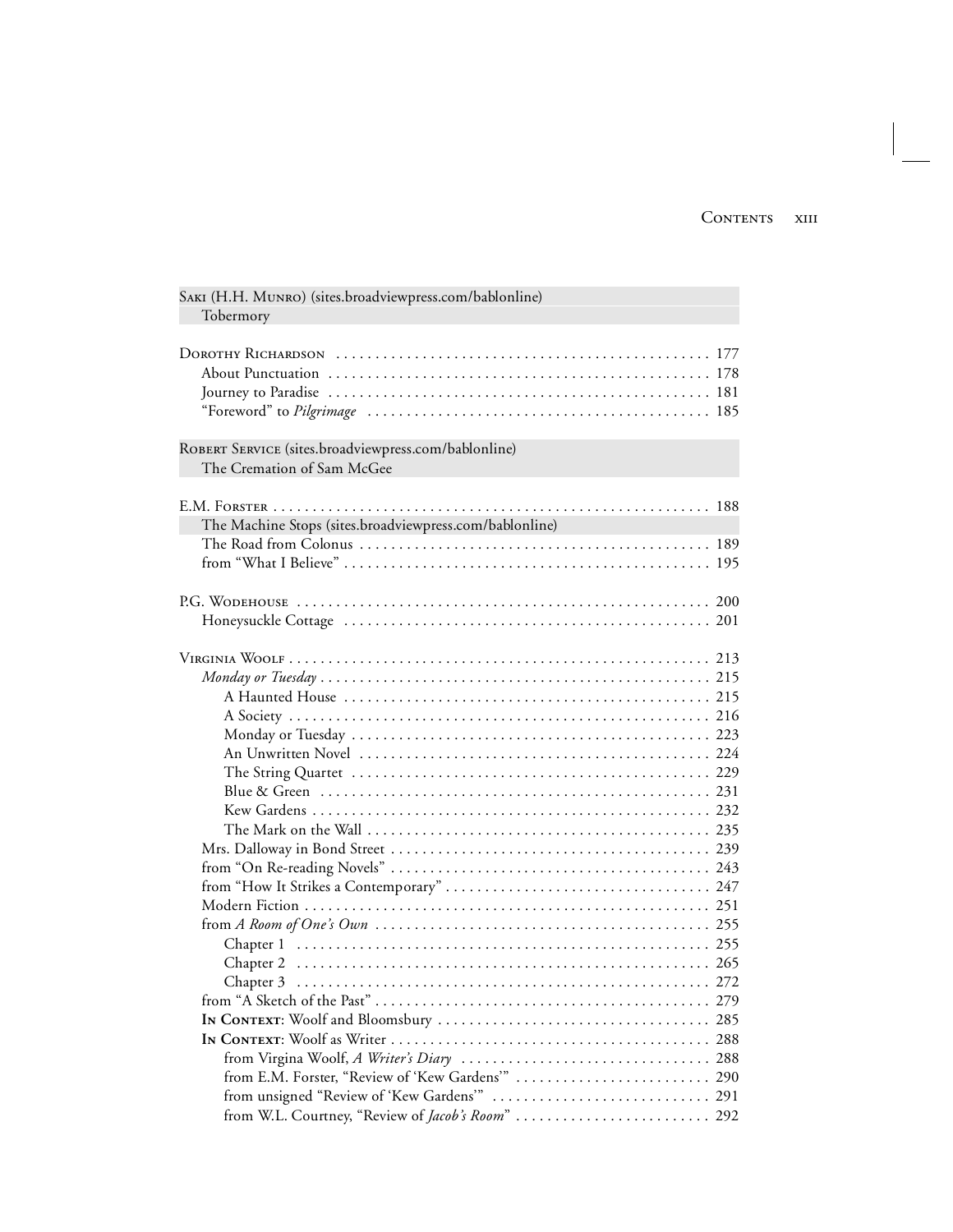| from Chapter 4: Sexual Inversion in Women  298                      |     |
|---------------------------------------------------------------------|-----|
|                                                                     |     |
|                                                                     |     |
|                                                                     |     |
|                                                                     |     |
| Anonymous, ["There Was a Small Woman Called G"]  302                |     |
|                                                                     |     |
|                                                                     |     |
|                                                                     |     |
|                                                                     |     |
| from Frank Richard, "Frank Richard Replies to George Orwell"  309   |     |
|                                                                     |     |
| from E.M. Forster, "Terminal Note" to Maurice  312                  |     |
|                                                                     |     |
|                                                                     |     |
|                                                                     |     |
|                                                                     |     |
|                                                                     |     |
|                                                                     |     |
|                                                                     |     |
|                                                                     |     |
| Ivy Day in the Committee Room (sites.broadviewpress.com/bablonline) |     |
| A Little Cloud (sites.broadviewpress.com/bablonline)                |     |
| The Boarding House (sites.broadviewpress.com/bablonline)            |     |
|                                                                     |     |
|                                                                     |     |
|                                                                     |     |
|                                                                     |     |
| from Samuel Beckett, "Dante  Bruno. Vico  Joyce" 368                |     |
|                                                                     |     |
|                                                                     |     |
|                                                                     |     |
|                                                                     |     |
|                                                                     |     |
|                                                                     |     |
|                                                                     |     |
|                                                                     | 401 |
|                                                                     | 410 |
|                                                                     |     |
|                                                                     |     |
| from George Orwell, The Road to Wigan Pier                          | 414 |
| from "A Debate between G.B. Shaw and G.K. Chesterton,               |     |
|                                                                     |     |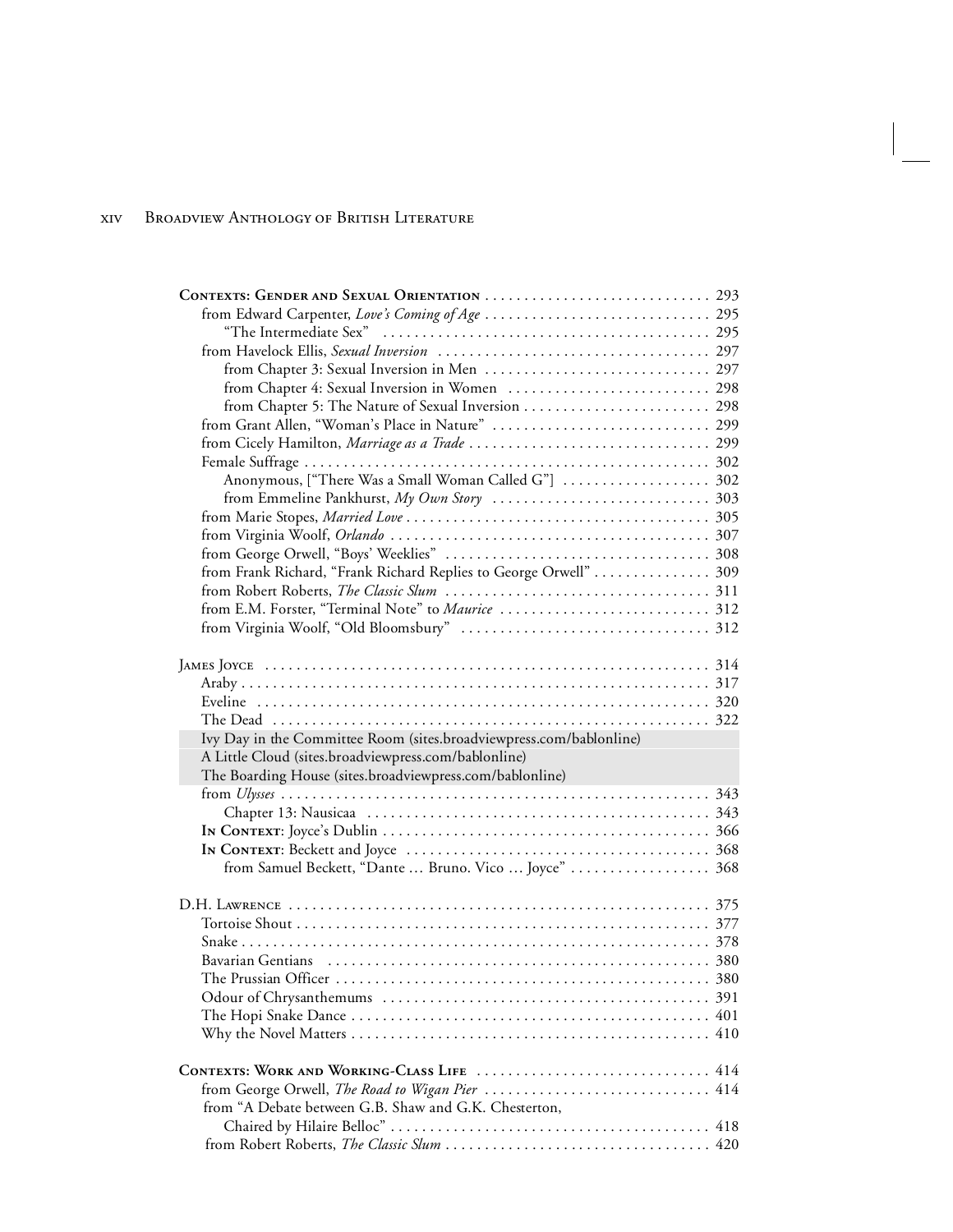| Daughters of the Late Colonel (sites.broadviewpress.com/bablonline)                                               |  |
|-------------------------------------------------------------------------------------------------------------------|--|
|                                                                                                                   |  |
|                                                                                                                   |  |
|                                                                                                                   |  |
|                                                                                                                   |  |
| Burbank with a Baedeker: Bleistein with a Cigar  448                                                              |  |
|                                                                                                                   |  |
|                                                                                                                   |  |
|                                                                                                                   |  |
|                                                                                                                   |  |
|                                                                                                                   |  |
|                                                                                                                   |  |
|                                                                                                                   |  |
|                                                                                                                   |  |
| CONTEXTS: ELIOT, POUND, AND THE VORTEX OF MODERNISM  477                                                          |  |
| from Jules Huret, "Interview with Stephane Mallarmé," L'Echo de Paris  478                                        |  |
|                                                                                                                   |  |
|                                                                                                                   |  |
|                                                                                                                   |  |
|                                                                                                                   |  |
|                                                                                                                   |  |
|                                                                                                                   |  |
|                                                                                                                   |  |
|                                                                                                                   |  |
|                                                                                                                   |  |
|                                                                                                                   |  |
|                                                                                                                   |  |
|                                                                                                                   |  |
|                                                                                                                   |  |
|                                                                                                                   |  |
|                                                                                                                   |  |
| from F.S. Flint, "Imagisme," Poetry Magazine  482                                                                 |  |
| from Ezra Pound, "A Few Don'ts by an Imagiste," Poetry  482<br>from Ezra Pound, "Vorticism," Gaudier-Brzeska  483 |  |
| from Virginia Woolf, "Character in Fiction"  485                                                                  |  |
|                                                                                                                   |  |
| from Arthur Waugh, "The New Poetry," Quarterly Review  489                                                        |  |
| from Ezra Pound, "Drunken Helots and Mr. Eliot," The Egoist  490                                                  |  |
|                                                                                                                   |  |
| from unsigned "Review," New Statesman  492                                                                        |  |
|                                                                                                                   |  |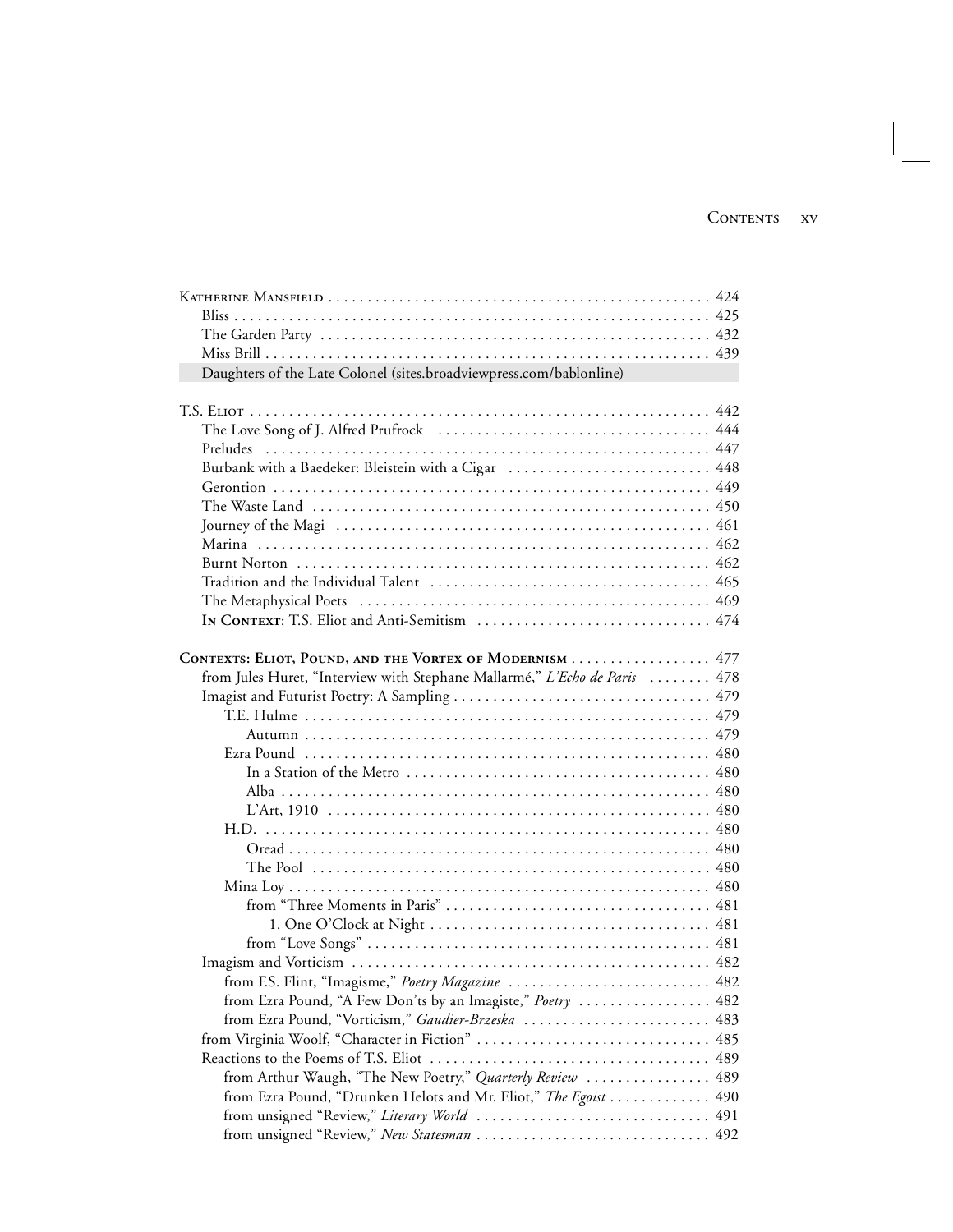| from May Sinclair, "Prufrock and Other Observations: A Criticism,"                                                                                                                               |  |
|--------------------------------------------------------------------------------------------------------------------------------------------------------------------------------------------------|--|
| from "Review of the First Issue of The Criterion," The Times Literary                                                                                                                            |  |
| from Gilbert Seldes, "Review," The Nation  493<br>from I.A. Richards, <i>Principles of Literary Criticism</i> 495<br>from Douglas LePan, "Personality of the Poet: Some Recollections of         |  |
|                                                                                                                                                                                                  |  |
| HUGH MACDIARMID (sites.broadviewpress.com/bablonline)<br>Another Epitaph on an Army of Mercenaries<br>In the Children's Hospital<br>from In Memoriam James Joyce<br>We Must Look at the Harebell |  |
|                                                                                                                                                                                                  |  |
| from The Sleeping Lord (sites.broadviewpress.com/bablonline)                                                                                                                                     |  |
|                                                                                                                                                                                                  |  |
|                                                                                                                                                                                                  |  |
| from The White Man's Duty $\ldots \ldots \ldots \ldots \ldots \ldots \ldots \ldots \ldots \ldots \ldots \ldots \ldots 521$                                                                       |  |
|                                                                                                                                                                                                  |  |
|                                                                                                                                                                                                  |  |
|                                                                                                                                                                                                  |  |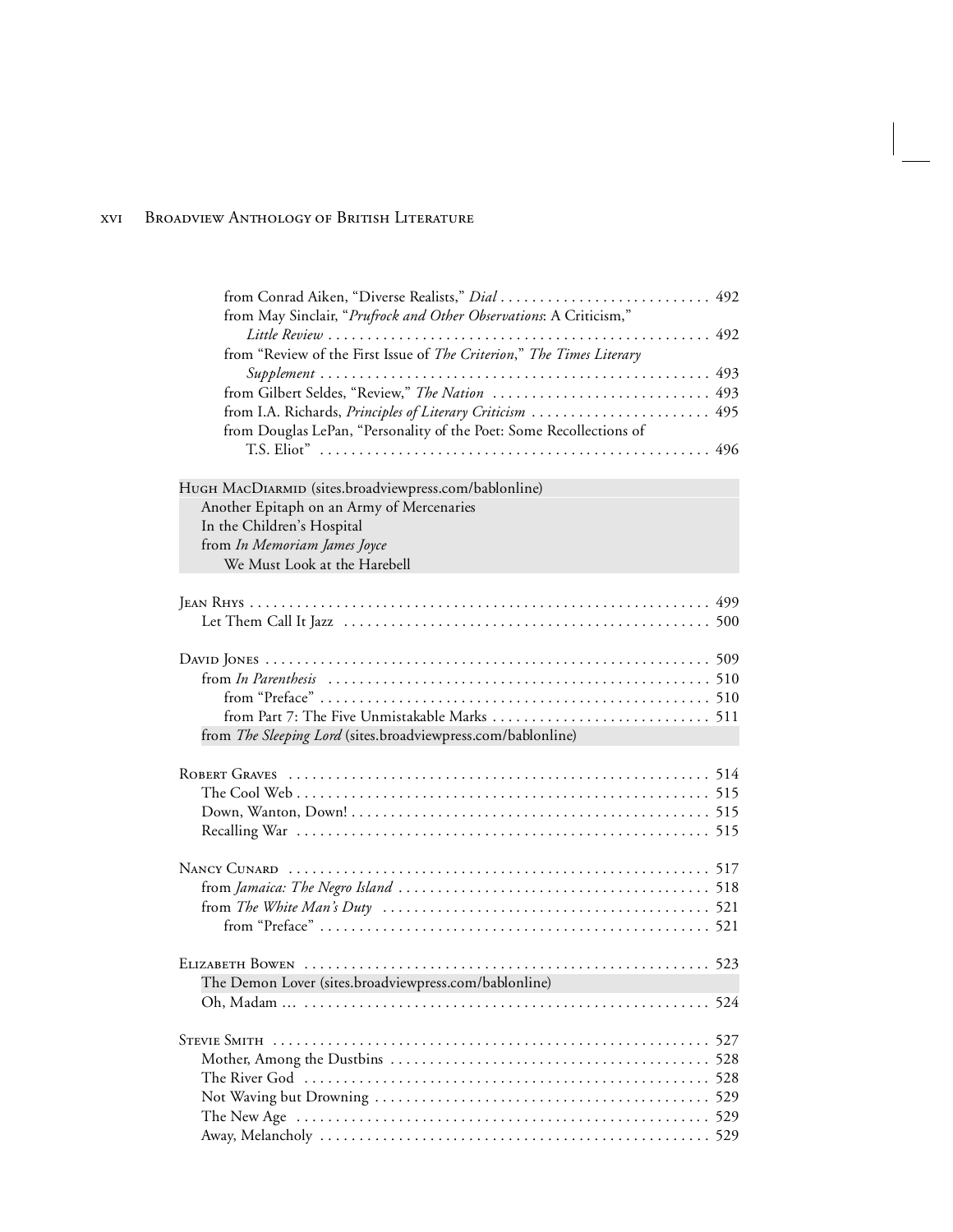| The Blue from Heaven $\dots\dots\dots\dots\dots\dots\dots\dots\dots\dots\dots\dots\dots\dots\dots$ 530 |  |
|--------------------------------------------------------------------------------------------------------|--|
|                                                                                                        |  |
|                                                                                                        |  |
|                                                                                                        |  |
|                                                                                                        |  |
|                                                                                                        |  |
|                                                                                                        |  |
|                                                                                                        |  |
|                                                                                                        |  |
|                                                                                                        |  |
|                                                                                                        |  |
|                                                                                                        |  |
|                                                                                                        |  |
|                                                                                                        |  |
|                                                                                                        |  |
|                                                                                                        |  |
|                                                                                                        |  |
|                                                                                                        |  |
|                                                                                                        |  |
|                                                                                                        |  |
|                                                                                                        |  |
|                                                                                                        |  |
|                                                                                                        |  |
|                                                                                                        |  |
|                                                                                                        |  |
|                                                                                                        |  |
| from The Sea and the Mirror [Song of the Master and Boatswain]  582                                    |  |
|                                                                                                        |  |
|                                                                                                        |  |
|                                                                                                        |  |
|                                                                                                        |  |
|                                                                                                        |  |
|                                                                                                        |  |
|                                                                                                        |  |
|                                                                                                        |  |
|                                                                                                        |  |
|                                                                                                        |  |
|                                                                                                        |  |
|                                                                                                        |  |
| Ross Parker and Hughie Charles, "We'll Meet Again"  598                                                |  |
| Nat Burton and Walter Kent, "The White Cliffs of Dover"  599                                           |  |
|                                                                                                        |  |
| Anonymous, Fucking Tobruk (sites.broadviewpress.com/bablonline)                                        |  |
|                                                                                                        |  |
|                                                                                                        |  |
|                                                                                                        |  |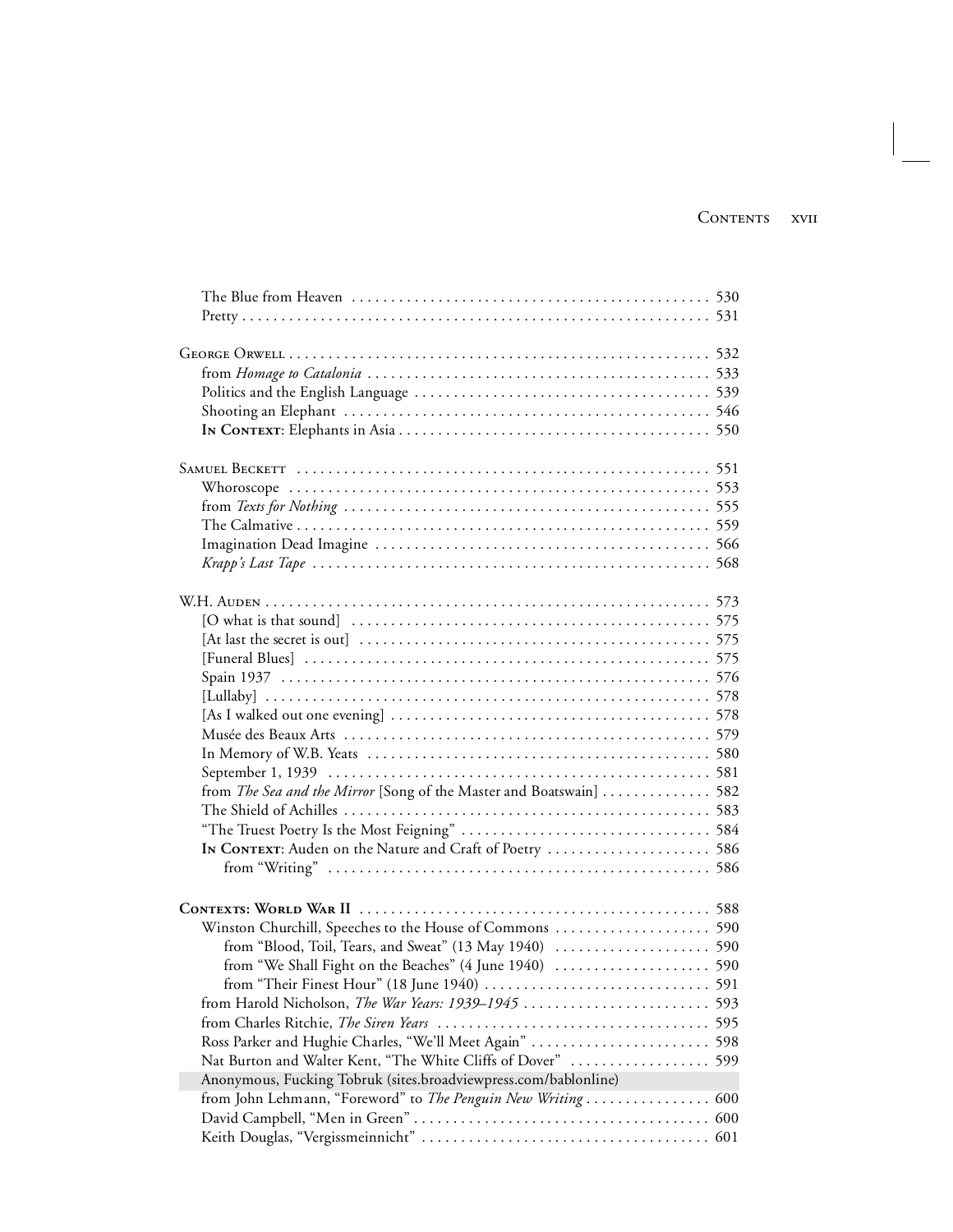| from Rebecca West, "Greenhouse with Cyclamens"  611                       |  |
|---------------------------------------------------------------------------|--|
| from George Bernard Shaw, "The Unavoidable Subject"  614                  |  |
| THE LATE TWENTIETH CENTURY AND BEYOND: FROM 1945 TO THE                   |  |
|                                                                           |  |
|                                                                           |  |
|                                                                           |  |
|                                                                           |  |
|                                                                           |  |
|                                                                           |  |
|                                                                           |  |
|                                                                           |  |
|                                                                           |  |
|                                                                           |  |
|                                                                           |  |
|                                                                           |  |
|                                                                           |  |
| The Force That Through the Green Fuse Drives the Flower  658              |  |
|                                                                           |  |
|                                                                           |  |
| A Refusal to Mourn the Death, by Fire, of a Child in London  660          |  |
| IN CONTEXT: Dylan Thomas in America (sites.broadviewpress.com/bablonline) |  |
| from John Malcolm Brinnin, Dylan Thomas in America: An Intimate Journal   |  |
|                                                                           |  |
|                                                                           |  |
|                                                                           |  |
|                                                                           |  |
|                                                                           |  |
|                                                                           |  |
|                                                                           |  |
|                                                                           |  |
|                                                                           |  |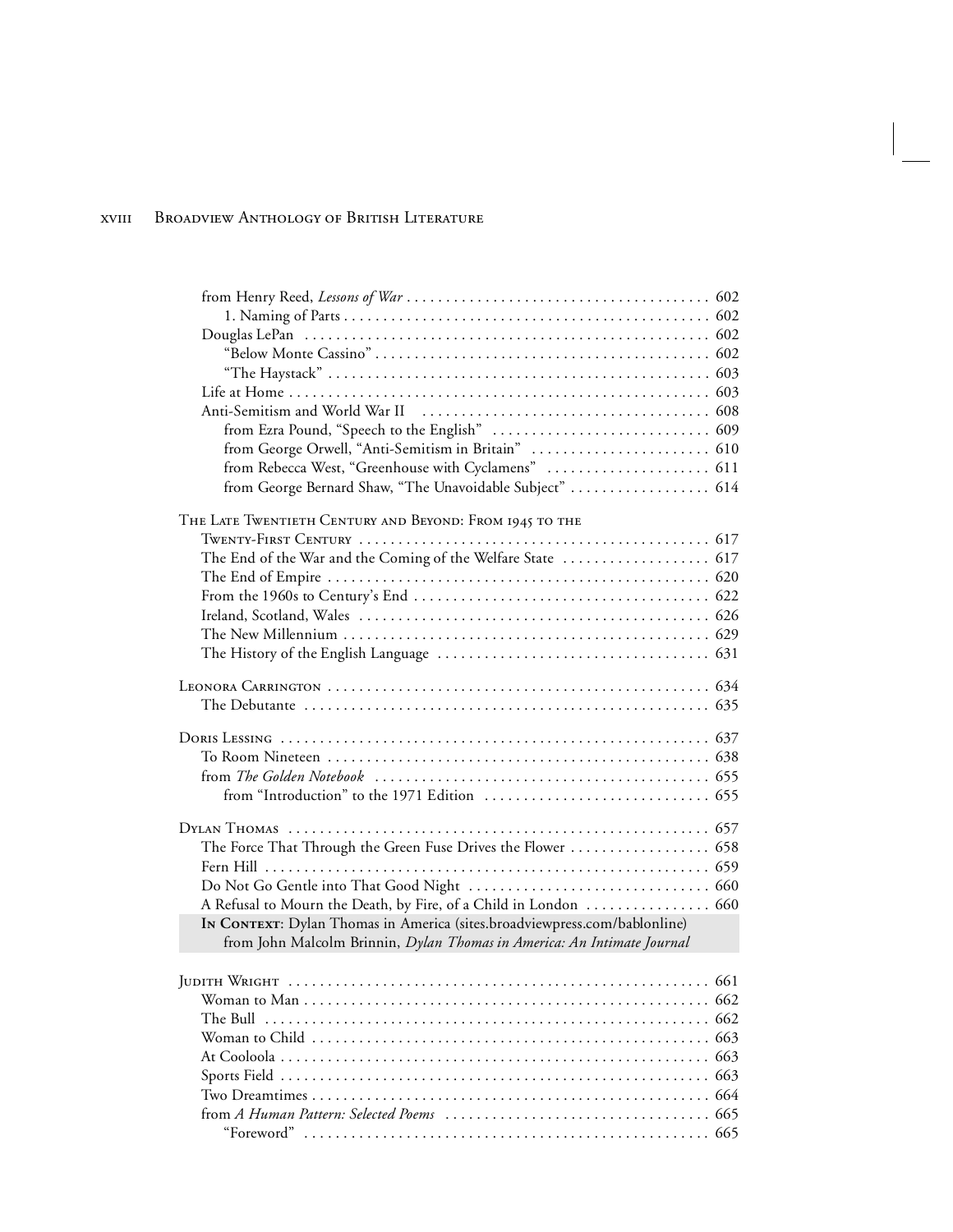| In CONTEXT: Reflections on Writing and Filmmaking  695                        |  |
|-------------------------------------------------------------------------------|--|
|                                                                               |  |
|                                                                               |  |
|                                                                               |  |
|                                                                               |  |
|                                                                               |  |
|                                                                               |  |
|                                                                               |  |
|                                                                               |  |
|                                                                               |  |
|                                                                               |  |
|                                                                               |  |
|                                                                               |  |
|                                                                               |  |
|                                                                               |  |
|                                                                               |  |
| CONTEXTS: POWER, POLITICS, AND THE BOOK (sites.broadviewpress.com/bablonline) |  |
| The Case of Mrs Warren's Profession                                           |  |
| from An Act for Regulating Theatres, 1943                                     |  |
| Bernard Shaw et al., "The Censorship of Plays"                                |  |
| "Not Bloody Likely": The Case of Pygmalion                                    |  |
| from Bernard Shaw, Pygmalion, Act 3                                           |  |
| The Case of Ulysses                                                           |  |
| from Hon. John M. Woolsey, United States District Court, Decision in          |  |
| United States of America v. One Book Called "Ulysses"                         |  |
| from James Joyce, Ulysses, Episode 18: Penelope                               |  |
| Publishing "Unnatural Politics": Bernard Shaw's Common Sense about the War    |  |
| from Bernard Shaw, Common Sense about the War                                 |  |
|                                                                               |  |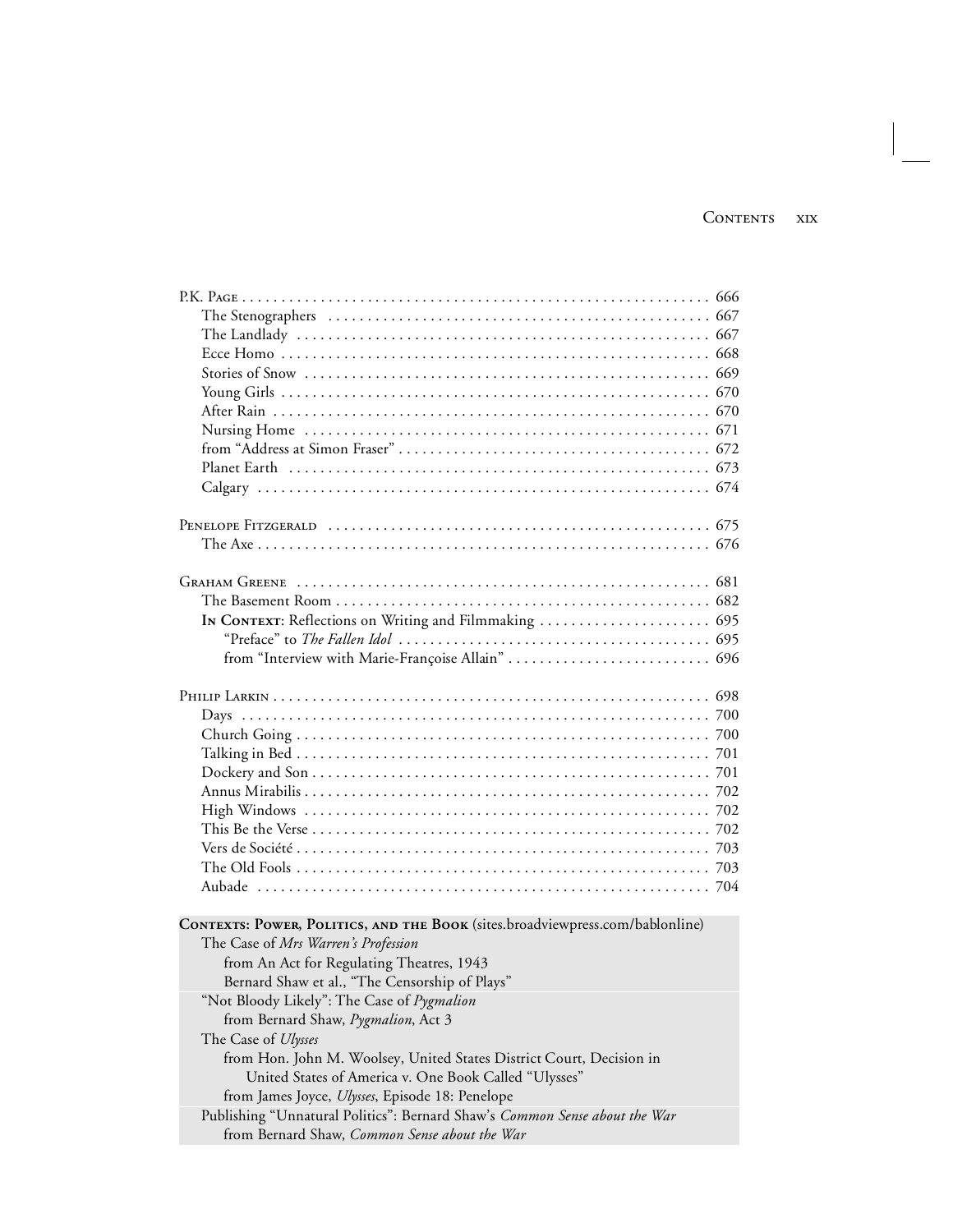| The Case of J.B. Priestley's Wartime Broadcasts: "He Gave Us  An Ideology"                                                                                                   |  |
|------------------------------------------------------------------------------------------------------------------------------------------------------------------------------|--|
| from "Less Bread and More Taxes"                                                                                                                                             |  |
| from "A Few Words to the Pot-and-Kettle Theorists"                                                                                                                           |  |
| from "First Anniversary of the War"                                                                                                                                          |  |
| from "Going North"                                                                                                                                                           |  |
| The Case of Lady Chatterley's Lover                                                                                                                                          |  |
| from The Obscene Publications Act                                                                                                                                            |  |
| from D.H. Lawrence, Lady Chatterley's Lover: Chapter 3                                                                                                                       |  |
| from Mervyn Griffith-Jones, Address to the Jury, Regina v. Penguin Books<br>Limited                                                                                          |  |
| from Gerald Gardiner, Address to the Jury, Regina V. Penguin Books Limited<br>from Dame Rebecca West, Testimony on Behalf of the Defense, Regina v.<br>Penguin Books Limited |  |
| from Sir Allen Lane, Testimony on Behalf of the Defense, Regina v. Penguin                                                                                                   |  |
| <b>Books Limited</b>                                                                                                                                                         |  |
| The Case of The Satanic Verses                                                                                                                                               |  |
|                                                                                                                                                                              |  |
|                                                                                                                                                                              |  |
|                                                                                                                                                                              |  |
|                                                                                                                                                                              |  |
| from John Osborne, A Better Class of Person: An Autobiography  726                                                                                                           |  |
|                                                                                                                                                                              |  |
|                                                                                                                                                                              |  |
|                                                                                                                                                                              |  |
|                                                                                                                                                                              |  |
|                                                                                                                                                                              |  |
|                                                                                                                                                                              |  |
|                                                                                                                                                                              |  |
|                                                                                                                                                                              |  |
|                                                                                                                                                                              |  |
|                                                                                                                                                                              |  |
|                                                                                                                                                                              |  |
|                                                                                                                                                                              |  |
|                                                                                                                                                                              |  |
|                                                                                                                                                                              |  |
|                                                                                                                                                                              |  |
|                                                                                                                                                                              |  |
|                                                                                                                                                                              |  |
|                                                                                                                                                                              |  |
|                                                                                                                                                                              |  |
|                                                                                                                                                                              |  |
|                                                                                                                                                                              |  |
|                                                                                                                                                                              |  |

Daffodils ................. ................. ................. ...... 770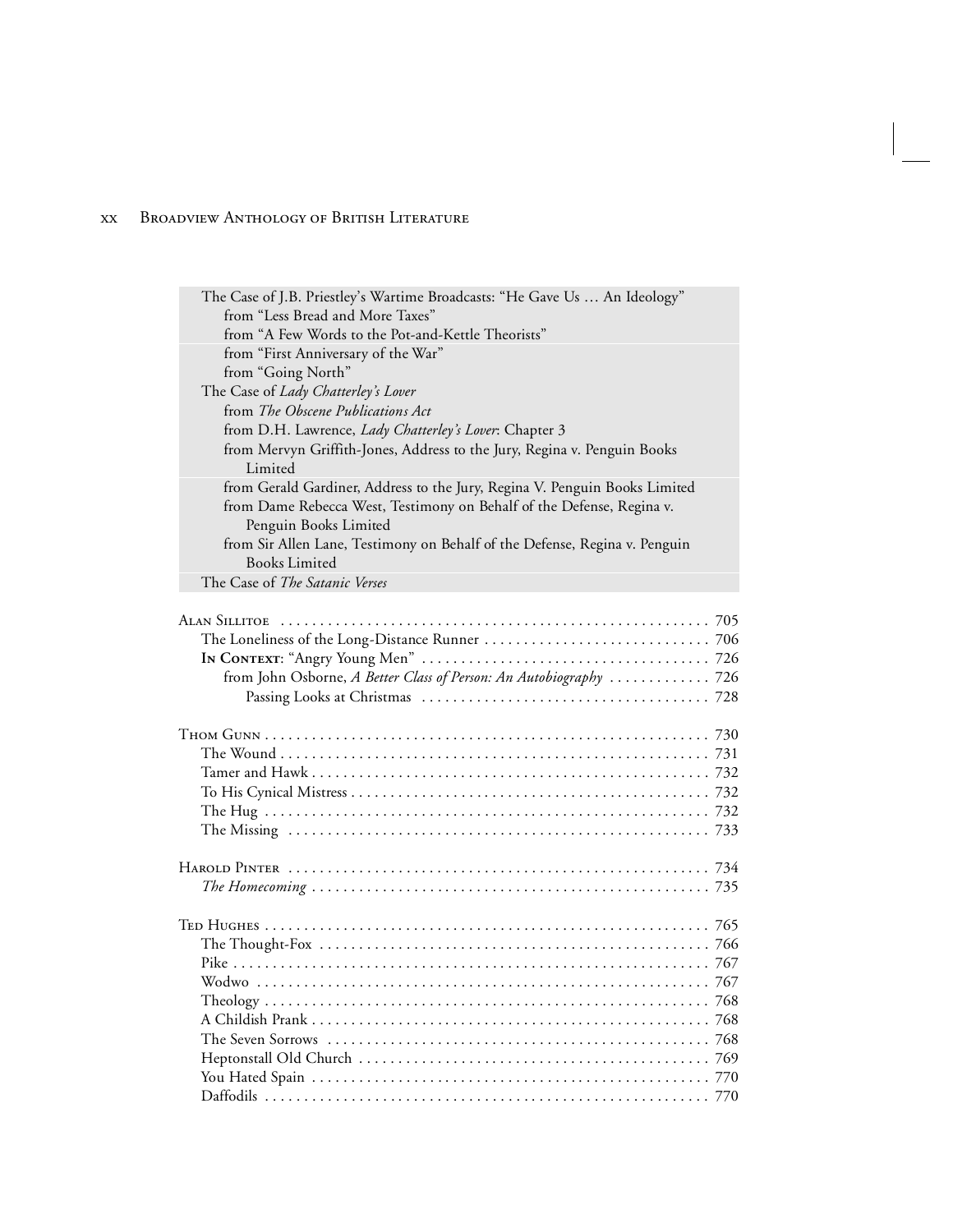| CONTEXTS: PUBLIC VOICES: THE END OF EMPIRE AND A NEW BRITAIN  782          |  |
|----------------------------------------------------------------------------|--|
|                                                                            |  |
| from Mohandas K. Gandhi, "Speech to the All India Congress Committee" 784  |  |
|                                                                            |  |
| from Martin Luther King, "The Birth of a New Nation"                       |  |
| (sites.broadviewpress.com/bablonline)                                      |  |
| from Harold Macmillan, "Speech Made to the South African Parliament"  788  |  |
| from Manmohan Singh, "Acceptance Speech on the Occasion of the Awarding    |  |
|                                                                            |  |
|                                                                            |  |
|                                                                            |  |
| from Enoch Powell, "Speech on Race and Immigration"                        |  |
| (sites.broadviewpress.com/bablonline)                                      |  |
| from Margaret Thatcher, "Speech to the Conservative Party Conference"  796 |  |
| from Tony Blair, "Speech to the Labour Party Conference"  799              |  |
| from Tony Blair, "Speech on the War in Iraq and Global Terrorism"          |  |
| (sites.broadviewpress.com/bablonline)                                      |  |
| from "An Image of Africa: Racism in Conrad's Heart of Darkness"  809       |  |
|                                                                            |  |
|                                                                            |  |
|                                                                            |  |
|                                                                            |  |
|                                                                            |  |
|                                                                            |  |
|                                                                            |  |
|                                                                            |  |
|                                                                            |  |
|                                                                            |  |
|                                                                            |  |
| Silence (sites.broadviewpress.com/bablonline)                              |  |
|                                                                            |  |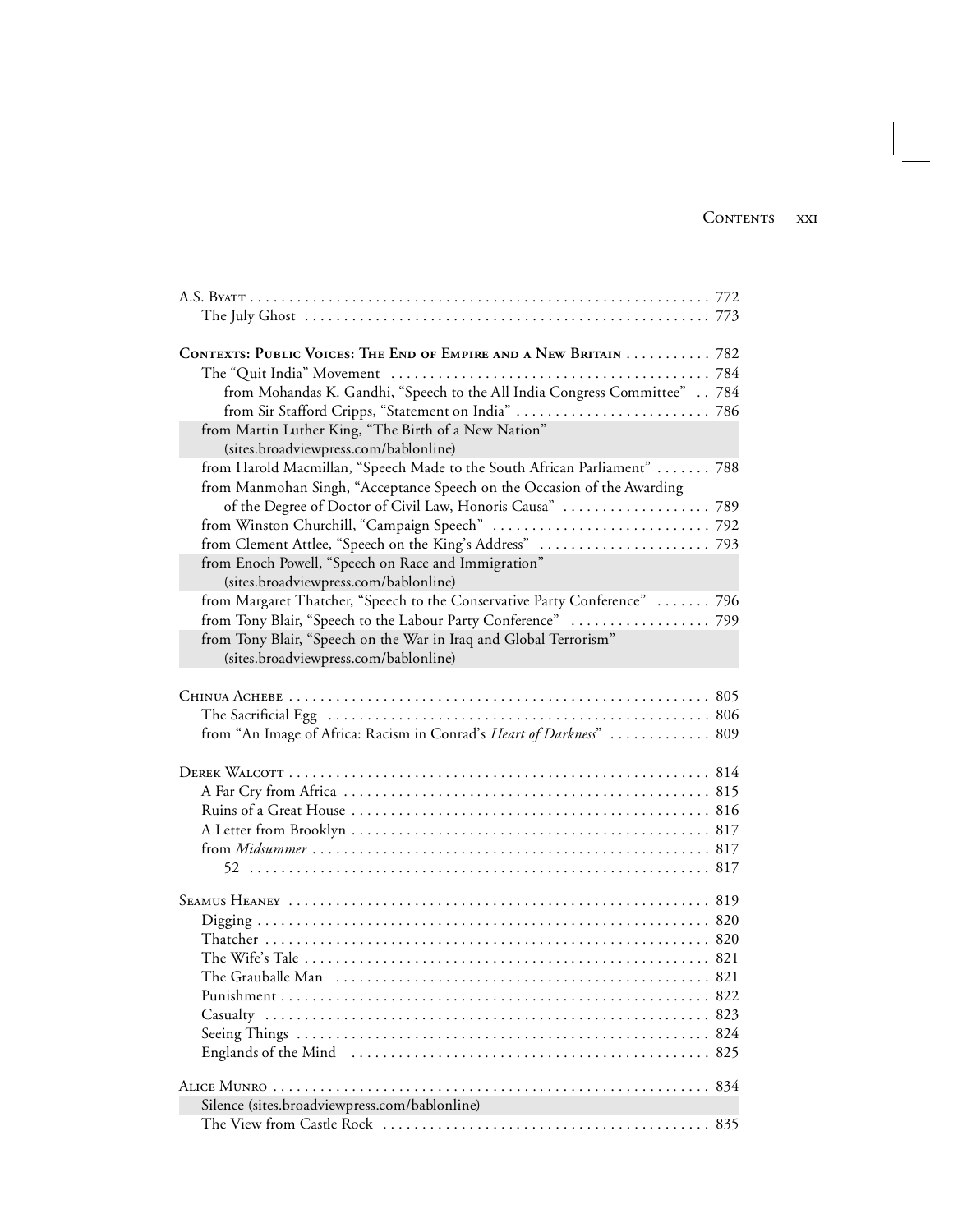| "The Handmaid's Tale and Oryx and Crake in Context"  872         |     |
|------------------------------------------------------------------|-----|
| IN CONTEXT: Susanna Moodie (sites.broadviewpress.com/bablonline) |     |
| from Susanna Moodie, Roughing It in the Bush                     |     |
| from Susanna Moodie, Life in the Clearings versus the Bush       |     |
|                                                                  |     |
|                                                                  |     |
|                                                                  |     |
|                                                                  |     |
|                                                                  |     |
|                                                                  |     |
|                                                                  |     |
|                                                                  |     |
|                                                                  |     |
| CARYL CHURCHILL                                                  | 914 |
|                                                                  |     |
|                                                                  |     |
|                                                                  |     |
|                                                                  |     |
|                                                                  |     |
|                                                                  |     |
|                                                                  | 976 |
|                                                                  |     |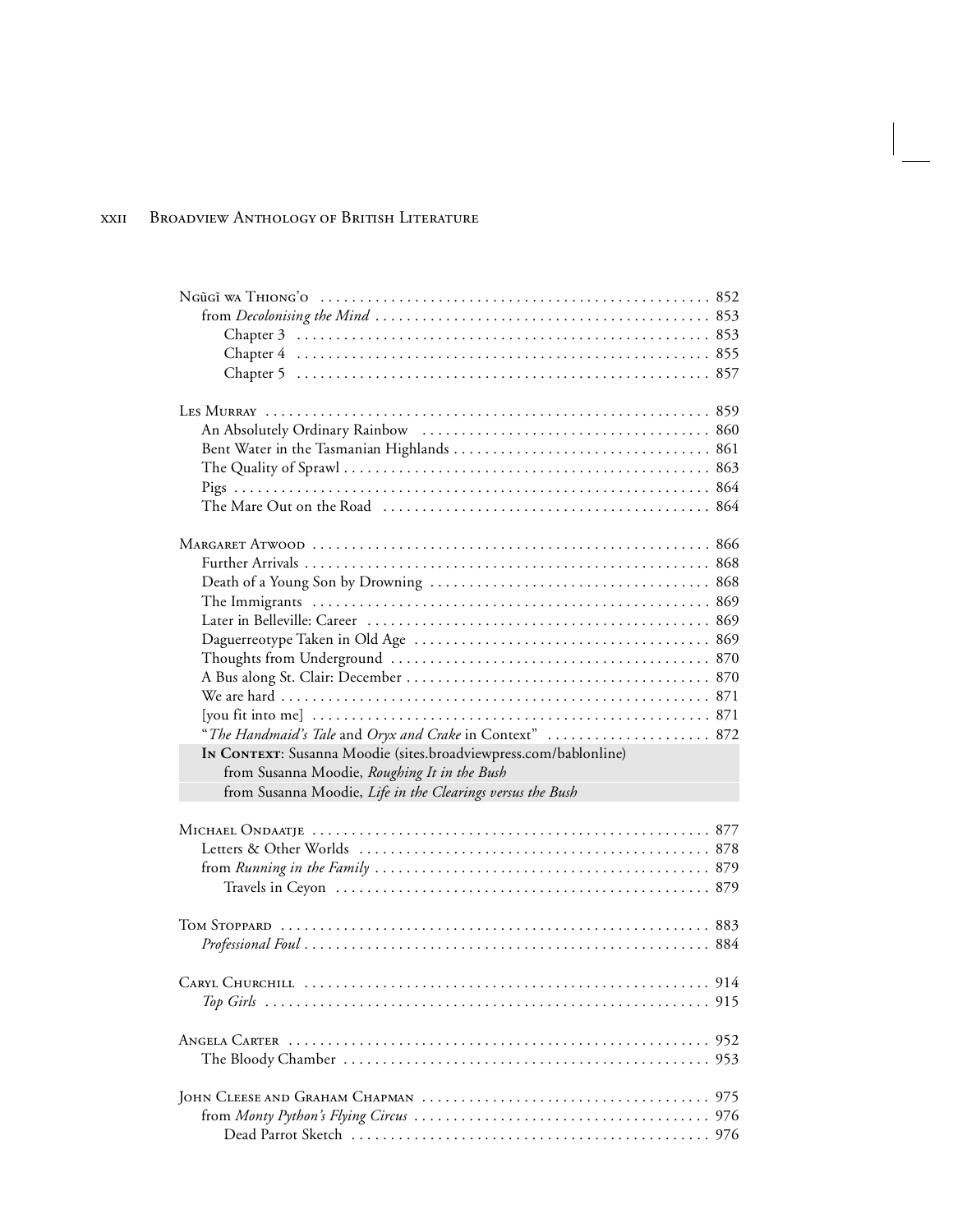| Drunk                                                                     |      |
|---------------------------------------------------------------------------|------|
|                                                                           |      |
|                                                                           |      |
|                                                                           |      |
|                                                                           |      |
|                                                                           |      |
| DIRECTIONS IN LATE TWENTIETH- AND EARLY TWENTY-FIRST-CENTURY POETRY  1032 |      |
|                                                                           | 1034 |
|                                                                           |      |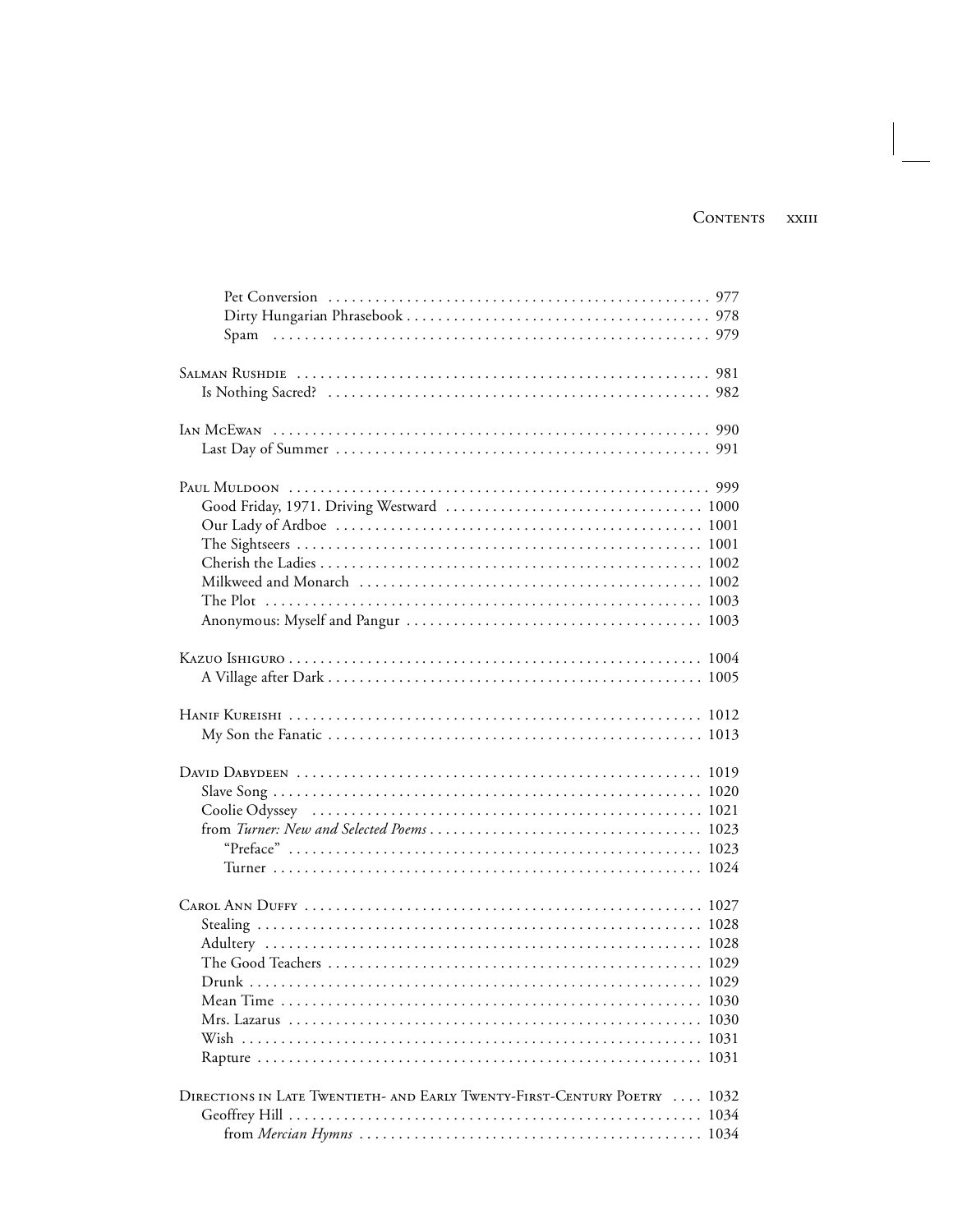| from The Triumph of Love $\ldots \ldots \ldots \ldots \ldots \ldots \ldots \ldots \ldots \ldots \ldots \ldots 1036$ |      |
|---------------------------------------------------------------------------------------------------------------------|------|
|                                                                                                                     |      |
|                                                                                                                     |      |
|                                                                                                                     |      |
|                                                                                                                     |      |
|                                                                                                                     |      |
|                                                                                                                     |      |
|                                                                                                                     |      |
|                                                                                                                     |      |
|                                                                                                                     |      |
|                                                                                                                     |      |
|                                                                                                                     |      |
|                                                                                                                     |      |
|                                                                                                                     |      |
|                                                                                                                     |      |
|                                                                                                                     |      |
|                                                                                                                     |      |
|                                                                                                                     |      |
|                                                                                                                     |      |
|                                                                                                                     |      |
|                                                                                                                     |      |
|                                                                                                                     |      |
|                                                                                                                     |      |
|                                                                                                                     |      |
|                                                                                                                     |      |
|                                                                                                                     |      |
|                                                                                                                     |      |
|                                                                                                                     |      |
|                                                                                                                     |      |
|                                                                                                                     | 1049 |
|                                                                                                                     |      |
|                                                                                                                     |      |
|                                                                                                                     |      |
|                                                                                                                     |      |
|                                                                                                                     |      |
|                                                                                                                     |      |
|                                                                                                                     |      |
|                                                                                                                     |      |
|                                                                                                                     |      |
|                                                                                                                     |      |
|                                                                                                                     |      |
|                                                                                                                     |      |
|                                                                                                                     |      |
|                                                                                                                     |      |
|                                                                                                                     |      |